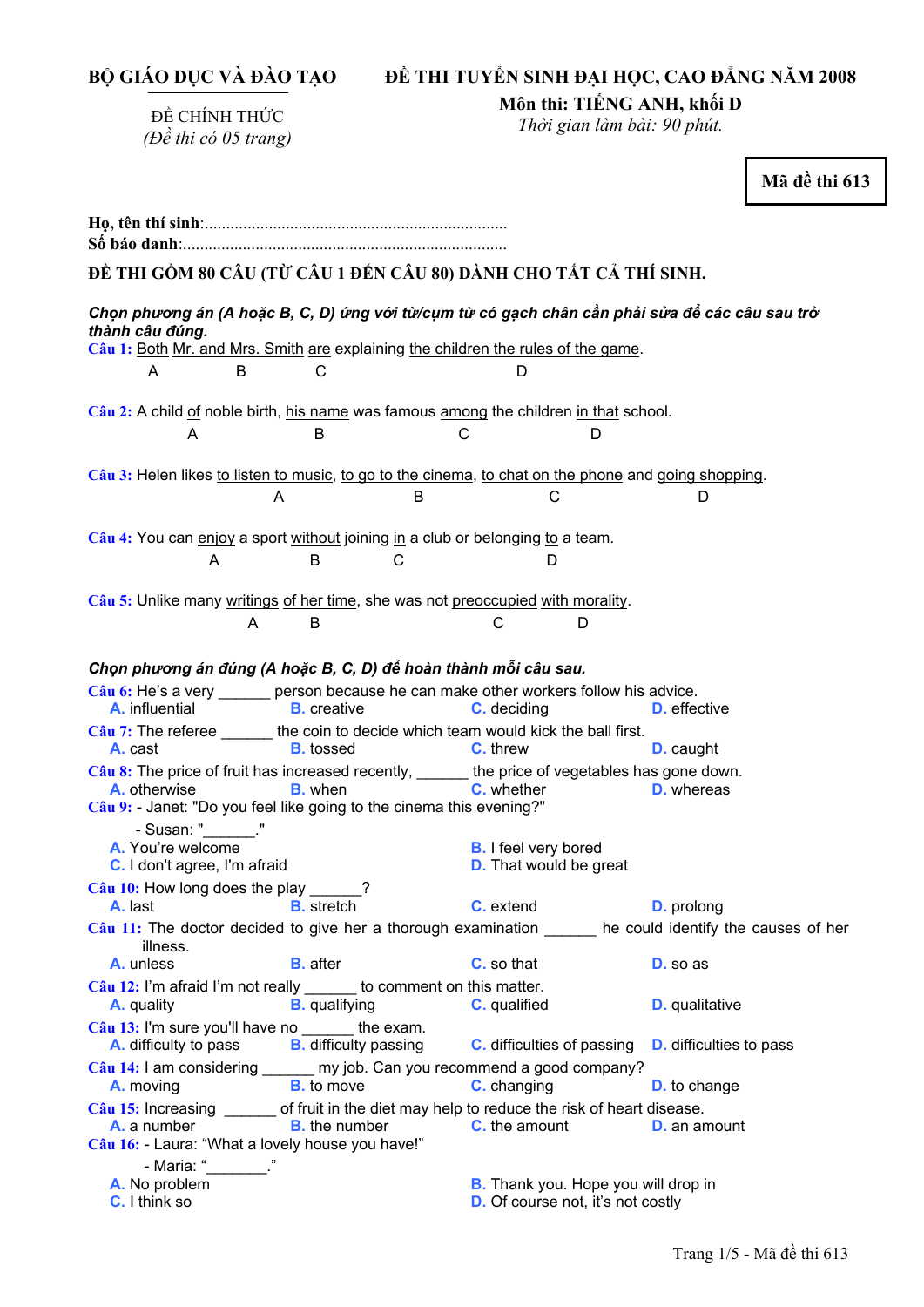| Câu 17: That hotel is so expensive. They ______ you sixty pounds for bed and breakfast.                                                |                                                                                                   |                            |                     |
|----------------------------------------------------------------------------------------------------------------------------------------|---------------------------------------------------------------------------------------------------|----------------------------|---------------------|
|                                                                                                                                        | <b>A.</b> charge <b>B.</b> take <b>C.</b> fine                                                    |                            | <b>D.</b> cost      |
| Câu 18: It is blowing so hard. We _______ such a terrible storm.<br>A. had never known<br><b>C.</b> have never been knowing            | <b>D.</b> never know                                                                              | <b>B.</b> have never known |                     |
| Câu 19: When the old school friends met, a lot of happy memories ______ back.                                                          | A. brought <b>B.</b> had been brought <b>C.</b> had brought <b>D.</b> were brought                |                            |                     |
| Câu 20: My computer is not _______ of running this software.                                                                           | A able <b>B</b> compatible <b>C</b> suitable                                                      |                            | <b>D.</b> capable   |
| Câu 21: The curtains have ______ because of the strong sunlight.                                                                       | <b>A.</b> weakened <b>B.</b> faded <b>C.</b> fainted                                              |                            | <b>D.</b> lightened |
| Câu 22: Today, household chores have been made much easier by electrical ______.                                                       | <b>A.</b> instruments <b>B.</b> applications <b>C.</b> appliances                                 |                            | <b>D.</b> utilities |
| Câu 23: The room needs ______ for the wedding.<br><b>A.</b> decorating <b>B.</b> decorate <b>C.</b> be decorated <b>D.</b> to decorate |                                                                                                   |                            |                     |
| Câu 24: I accidentally _______ Mike when I was crossing a street downtown yesterday.                                                   |                                                                                                   |                            |                     |
| Câu 25: - "Why wasn't your boyfriend at the party last night?"                                                                         | A. lost touch with <b>B.</b> paid attention to <b>C.</b> caught sight of <b>D.</b> kept an eye on |                            |                     |
|                                                                                                                                        | - "He _______ the lecture at Shaw Hall. I know he very much wanted to hear the speaker."          |                            |                     |
|                                                                                                                                        | A. was to attend B. may have attended C. can have attended D. should have attended                |                            |                     |

Đọc kỹ đoạn văn sau và chon phương án đúng (A hoặc B, C, D) cho mỗi câu từ 26 đến 35.

The Sun today is a yellow dwarf star. It is fueled by thermonuclear reactions near its center that convert hydrogen to helium. The Sun has existed in its present state for about four billion six hundred million years and is thousands of times larger than the Earth.

By studying other stars, astronomers can predict what the rest of the Sun's life will be like. About five billion years from now, the core of the Sun will shrink and become hotter. The surface temperature will fall. The higher temperature of the center will increase the rate of thermonuclear reactions. The outer regions of the Sun will expand approximately 35 million miles, about the distance to Mercury, which is the closest planet to the Sun. The Sun will then be a red giant star. Temperatures on the Earth will become too high for life to exist.

Once the Sun has used up its thermonuclear energy as a red giant, it will begin to shrink. After it shrinks to the size of the Earth, it will become a white dwarf star. The Sun may throw off huge amounts of gases in violent eruptions called nova explosions as it changes from a red giant to a white dwarf.

After billions of years as a white dwarf, the Sun will have used up all its fuel and will have lost its heat. Such a star is called a black dwarf. After the Sun has become a black dwarf, the Earth will be dark and cold. If any atmosphere remains there, it will have frozen over the Earth's surface.

 $C\hat{a}$ u 26: It can be inferred from the passage that the Sun

- A, has been in existence for 10 billion vears
- **B.** is rapidly changing in size and brightness
- C. is approximately halfway through its life as a yellow dwarf

**D.** will continue to be a vellow dwarf for another 10 billion vears

Câu 27: What will probably be the first stage of change for the Sun to become a red giant?

- A. Its surface will become hotter and shrink. **B.** It will throw off huge amounts of gases.
- C. Its core will cool off and use less fuel. **D.** Its central part will grow smaller and hotter.

Câu 28: When the Sun becomes a red giant, what will the atmosphere be like on the Earth?

- A. It will freeze and become solid.
- **B.** It will be almost destroyed by nova explosions.
- C. It will be enveloped in the expanding surface of the sun.
- **D.** It will become too hot for life to exist.

| $C\hat{a}u$ 29: When the Sun has used up its energy as a red giant, it will             |                          |                                       |                                                       |  |
|-----------------------------------------------------------------------------------------|--------------------------|---------------------------------------|-------------------------------------------------------|--|
| A. stop to expand                                                                       | <b>B.</b> cease to exist | C. get frozen                         | <b>D.</b> become smaller                              |  |
| Câu 30: Large amounts of gases may be released from the Sun at the end of its life as a |                          |                                       |                                                       |  |
| <b>A.</b> yellow dwarf                                                                  | <b>B.</b> black dwarf    | <b>C.</b> red giant                   | <b>D.</b> white dwarf                                 |  |
| $C\hat{a}$ u 31: As a white dwarf, the Sun will be                                      |                          |                                       |                                                       |  |
| A. the same size as the planet Mercury                                                  |                          | <b>B.</b> a cool and habitable planet |                                                       |  |
| C. around 35 million miles in diameter                                                  |                          |                                       | <b>D.</b> thousands of times smaller than it is today |  |
| Câu 32: The Sun will become a black dwarf when                                          |                          |                                       |                                                       |  |
| A. it has used up all its fuel as a white dwarf                                         |                          |                                       | <b>B.</b> the core of the Sun becomes hotter          |  |
|                                                                                         |                          |                                       |                                                       |  |

- **C.** the outer regions of the Sun expand
- 
- **D.** the Sun moves nearer to the Earth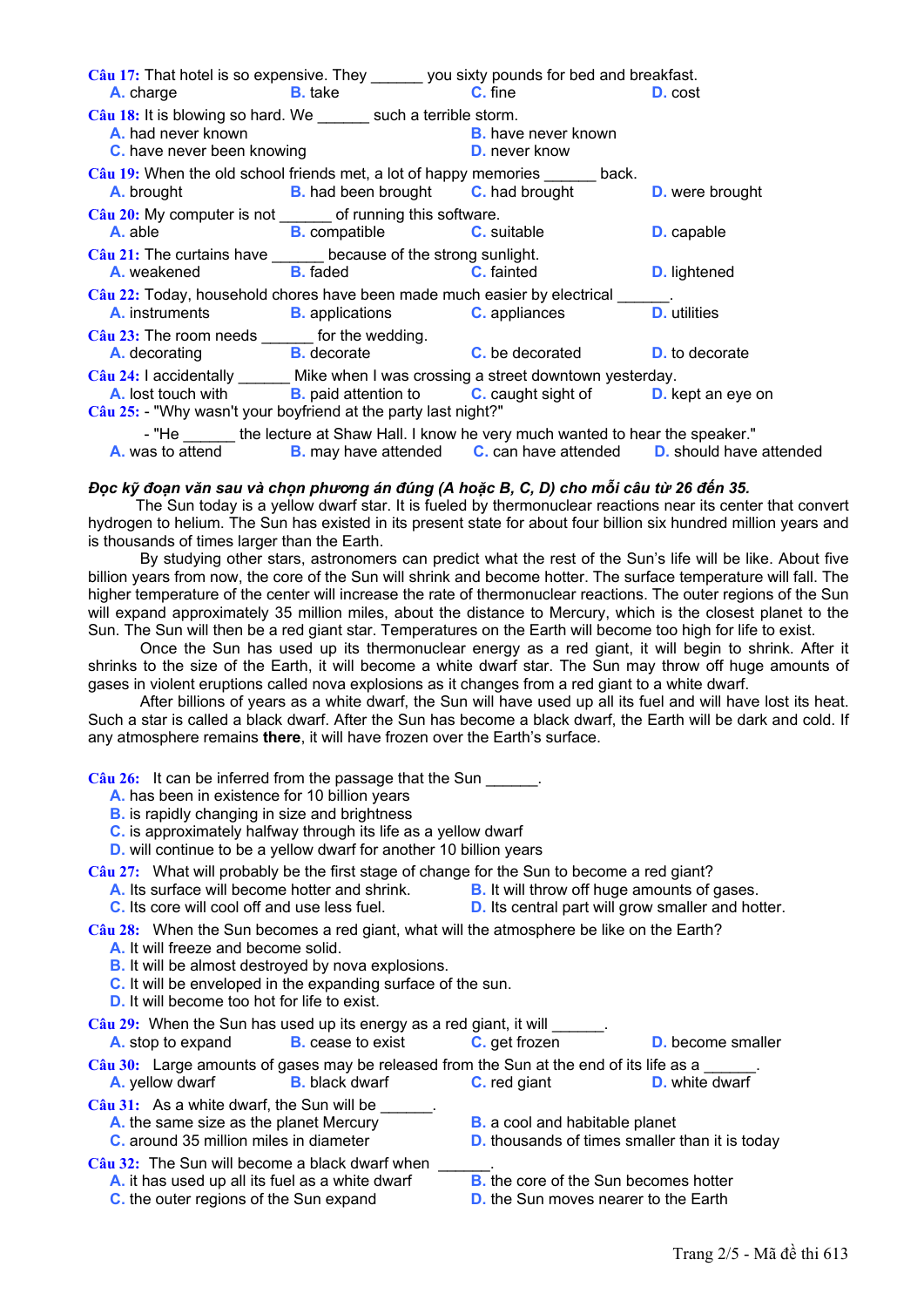**Câu 33:** The word "**there**" in the last sentence of paragraph 4 refers to \_\_\_\_\_\_.

- **A.** the core of a black dwarf **B.** our own planet **C.** the planet Mercury **B. B. D.** the outer surfact
- 
- 
- **D.** the outer surface of the Sun

Câu 34: This passage is intended to

- **A.** discuss conditions on the Earth in the far future
- **B.** alert people to the dangers posed by the Sun
- **C.** describe the changes that the Sun will go through
- **D.** present a theory about red giant stars

Câu 35: The passage has probably been taken from

- **A.** a scientific chronicle **B.** a scientific journal
- **C.** a work of science fiction **D.** a news report
- 

# Đọc kỹ đoạn văn sau và chọn phương án đúng (A hoặc B, C, D) cho mỗi câu từ 36 đến 45.

Reading to oneself is a modern activity which was almost unknown to the scholars of the classical and medieval worlds, while during the fifteenth century the term "reading" undoubtedly meant reading aloud. Only during the nineteenth century did silent reading become **commonplace**.

 One should be wary, however, of assuming that silent reading came about simply because reading aloud was a distraction to others. Examinations of factors related to the historical development of silent reading have revealed that it became the usual mode of reading for most adults mainly because the tasks themselves changed in character.

 The last century saw a steady gradual increase in literacy and thus in the number of readers. As the number of readers increased, the number of potential listeners declined and thus there was some reduction in the need to read aloud. As reading for the benefit of listeners grew less common, so came the flourishing of reading as a private activity in such public places as libraries, railway carriages and offices, where reading aloud would cause distraction to other readers.

 Towards the end of the century, there was still considerable argument over whether books should be used for information or treated respectfully and over whether the reading of materials such as newspapers was in some way mentally weakening. Indeed, this argument remains with us still in education. However, whatever its virtues, the old shared literacy culture had gone and was replaced by the printed mass media on the one hand and by books and periodicals for **a specialised readership** on the other.

 By the end of the twentieth century, students were being recommended to adopt attitudes to books and to use reading skills which were inappropriate, if not impossible, for the **oral reader**. The social, cultural and technological changes in the century had greatly altered what the term "reading" implied.

Câu 36: Reading aloud was more common in the medieval world because \_\_\_\_\_\_.

- **A.** there were few places available for private reading
- **B.** people relied on reading for entertainment
- **C.** few people could read to themselves
- **D.** silent reading had not been discovered

**Câu 37:** The word "**commonplace**" in the first paragraph mostly means "\_\_\_\_\_\_".

**A.** most preferable **B.** widely used **C.** for everybody's use **D.** attracting attention

Câu 38: The development of silent reading during the last century indicated

- **A.** an increase in the number of books **B.** a change in the nature of reading
- **C.** a change in the status of literate people **D.** an increase in the average age of readers
- 
- **Câu 39:** Silent reading, especially in public places, flourished mainly because of \_\_\_\_\_\_.
	- **A.** the decreasing number of listeners **B.** the decreasing need to read aloud **C.** the development of libraries **B.** the increase in literacy
	- **C.** the development of libraries
- 

**Câu 40:** It can be inferred that the emergence of the mass media and specialised reading materials was an indication of

- **A.** a change in the readers' interest **B.** a decline of standards of literacy
	-
- **C.** an improvement of printing techniques **D.** an alteration in educationalists' attitudes

**Câu 41:** The phrase "**a specialised readership**" in paragraph 4 mostly means "\_\_\_\_\_\_".

- **A.** a limited number of readers in a particular area of knowledge
- **B.** a reading volume for particular professionals
- **C.** a status for readers specialised in mass media
- **D.** a requirement for readers in a particular area of knowledge

**Câu 42:** The phrase "**oral reader**" in the last paragraph mostly means "a person who \_\_\_\_\_\_".

- **A.** is good at public speaking **B.** practises reading to an audience
- **C.** takes part in an audition **D.** is interested in spoken language
	-

**Câu 43:** All of the following might be the factors that affected the continuation of the old shared literacy culture **EXCEPT** 

- 
- **C.** the specialised readership **D.** the inappropriate reading skills
- **A.** the printed mass media **B.** the diversity of reading materials
	-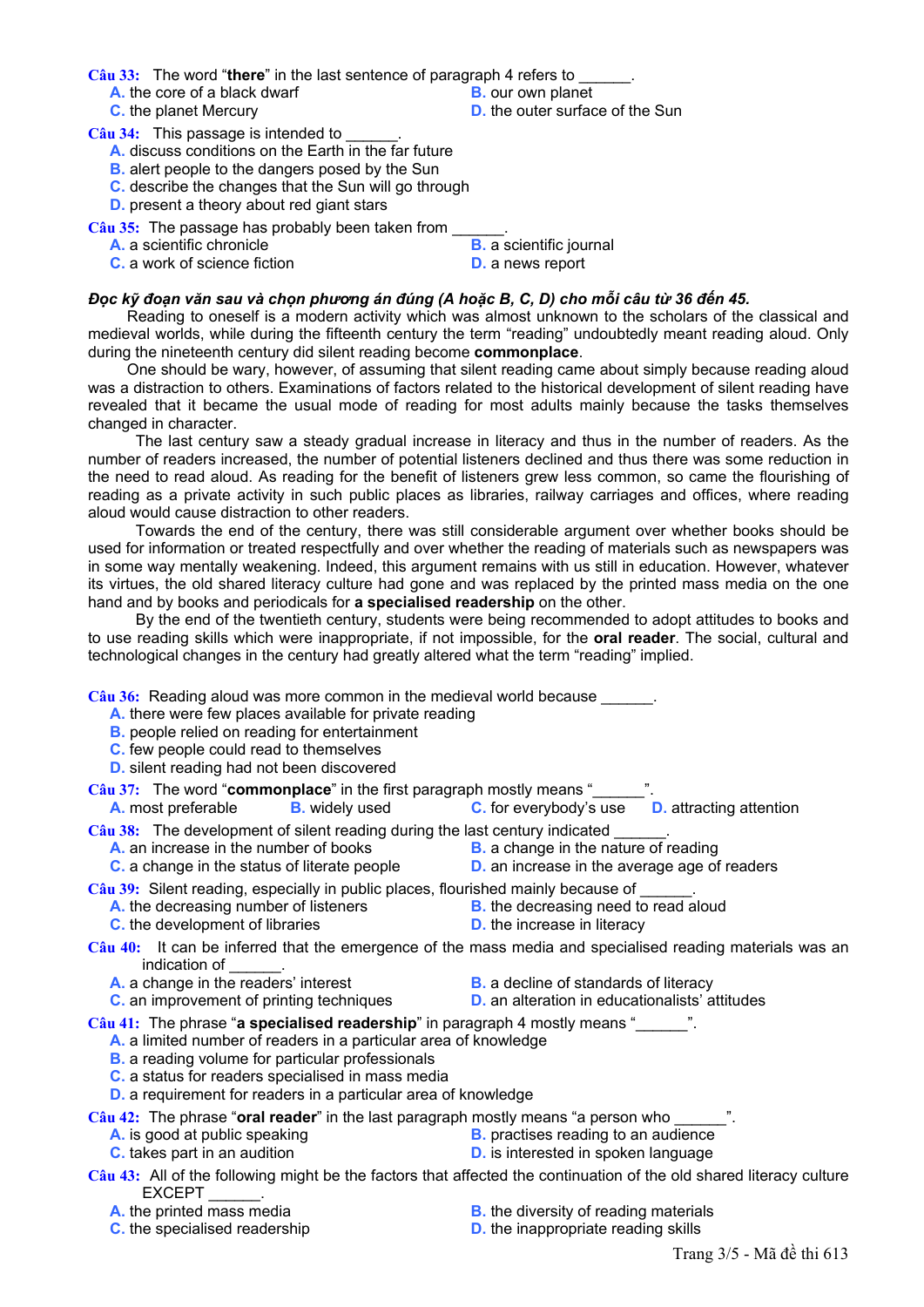**Câu 44:** Which of the following statements is NOT TRUE according to the passage?

- **A.** Reading aloud was more common in the past than it is today.
- **B.** The change in reading habits was partly due to the social, cultural and technological changes.
- **C.** The decline of reading aloud was wholly due to its distracting effect.
- **D.** Not all printed mass media was appropriate for reading aloud.

Câu 45: The writer of this passage is attempting to

- 
- **C.** show how reading methods have improved **D.** change people's attitudes to reading
- **A.** encourage the growth of reading **B.** explain how reading habits have developed
	-

#### *Chọn phương án đúng (A hoặc B, C, D) để hoàn thành mỗi câu sau***.**

Câu 46: The robbers attacked the owner of the house

- **A.** but they appeared with the expensive painting
- **B.** so they disappeared with the expensive painting
- **C.** so that they would appear with the expensive painting
- **D.** and disappeared with the expensive painting

**Câu 47:** \_\_\_\_\_\_, he would have learned how to read.

- 
- 

Câu 48: She regretfully told him that

- 
- **A.** she had left the tickets at home<br> **C.** she would leave the tickets at home<br> **B.** she left the tickets at home<br> **D.** she would have left the tickets

Câu 49: Having been delayed by heavy traffic.

- **A.** it was impossible for her to arrive on time **B.** her being late was intolerable
- 
- **A.** Had he been able to go to school as a child **B.** If he has been able to go school as a child
- **C.** If he could go to school as a child **D.** Were he able to go to school as a child
	-
	- **D.** she would have left the tickets at home
	-
- 
- **C.** it was difficult for her to arrive on time **D.** she was unable to arrive on time
- 

**Câu 50:** \_\_\_\_\_\_, he was determined to continue to climb up the mountain.

- 
- 
- **A.** Tired as it was **B.** He felt very tired though
- **C.** Tired as he might feel **D.** As he might feel tired

# Đọc kỹ đoạn văn sau và chọn phương án đúng (A hoặc B, C, D) cho mỗi chỗ trống từ 51 đến 60.

How men first learnt to (51) words is unknown; in other words, the origin of language is a (52)\_\_\_\_\_\_. All we really know is that men, unlike animals, (53)\_\_\_\_\_\_ invented certain sounds to express thoughts and feelings, actions and things so that they could communicate with each other; and that later they agreed (54) certain signs, called letters, which could be combined to represent those sounds, and which could be written down. These sounds, (55)\_\_\_\_\_\_\_ spoken or written in letters, are called words.

 Great writers are those who not only have great thoughts but also express these thoughts in words that (56)\_\_\_\_\_\_ powerfully to our minds and emotions. This charming and telling use of words is what we call literary  $(57)$  . Above all, the real poet is a master of words. He can  $(58)$  his meaning in words which sing like music, and which by their position and association can (59) men to tears. We should, therefore, learn to choose our words carefully, (60)\_\_\_\_\_\_ they will make our speech silly and vulgar.

| <b>Câu 51:</b> | <b>A.</b> invent  | <b>B.</b> make     | C. create          | <b>D.</b> discover |
|----------------|-------------------|--------------------|--------------------|--------------------|
| <b>Câu 52:</b> | A. legend         | <b>B.</b> story    | <b>C.</b> mystery  | <b>D.</b> secret   |
| Câu 53:        | A. whatever       | <b>B.</b> somewhat | <b>C</b> . however | <b>D.</b> somehow  |
| <b>Câu 54:</b> | A. at             | <b>B.</b> to       | C. upon            | <b>D.</b> with     |
| Câu 55:        | <b>A.</b> whether | <b>B.</b> if       | <b>C.</b> however  | <b>D.</b> though   |
| <b>Câu 56:</b> | A. interest       | <b>B.</b> appeal   | <b>C.</b> attract  | <b>D.</b> lure     |
| <b>Câu 57:</b> | A. work           | <b>B.</b> style    | C. prose           | <b>D.</b> form     |
| <b>Câu 58:</b> | A. transmit       | <b>B.</b> convey   | C. carry           | <b>D.</b> transfer |
| <b>Câu 59:</b> | A. move           | <b>B.</b> take     | C. send            | <b>D.</b> break    |
| <b>Câu 60:</b> | A. or             | <b>B.</b> although | C. so              | <b>D.</b> because  |

#### Đọc kỹ đoạn văn sau và chọn phương án đúng (A hoặc B, C, D) cho mỗi chỗ trống từ 61 đến 70.

The heart has long been considered to be  $(61)$  [eelings of love dwell. In love songs throughout the ages, love almost always goes together (62)\_\_\_\_\_\_ the heart. The heart has continuously been viewed  $(63)$  the place where love begins and develops. Even the Bible gives (64) to love and the heart.

The role of the heart in love must come from what happens to it when a person feels strongly (65) to someone. The strong feelings (66)\_\_\_\_\_\_\_ the other person, especially in the early stages of a relationship, have the results that the heart starts beating faster and breathing starts speeding (67)

According to psychologists, a love relationship is a situation that (68) a lot of stress and the body reacts to this by getting ready to face the unknown. This has been called the "fight or flight" (69) meeting danger by fighting it or running away. So with love, the heart accelerates and (70) becomes quick.